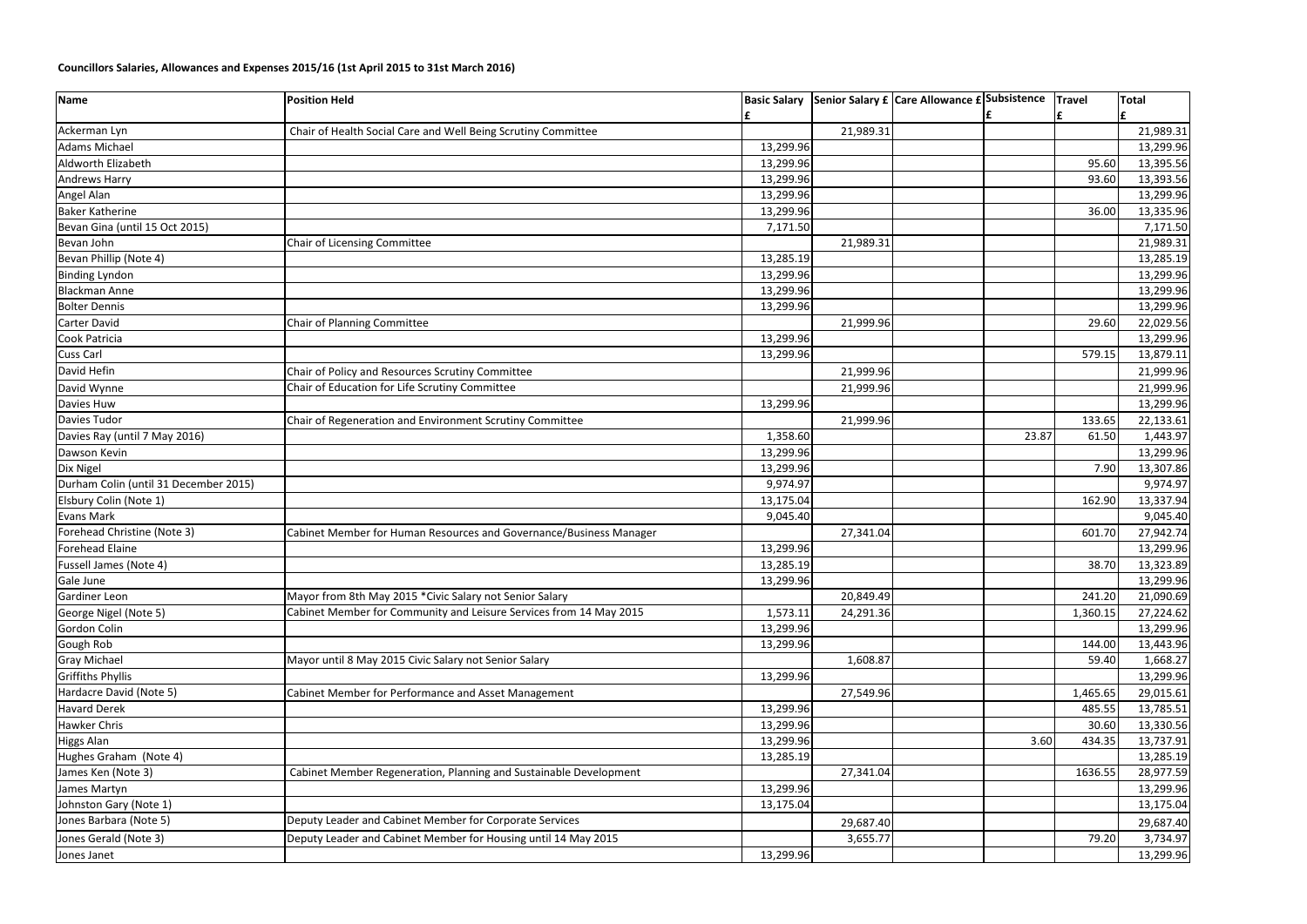| <b>Name</b>               | <b>Position Held</b>                                                                 |            |            | Basic Salary Senior Salary £ Care Allowance £ Subsistence | Travel | Total                        |
|---------------------------|--------------------------------------------------------------------------------------|------------|------------|-----------------------------------------------------------|--------|------------------------------|
|                           |                                                                                      |            |            |                                                           | £      |                              |
| Jones Lisa                |                                                                                      | 7,647.48   |            |                                                           |        | 7,647.48                     |
| Kent Stephen (Note 4)     |                                                                                      | 13,285.19  |            |                                                           |        | 13,285.19                    |
| Kirby Gez (Note 1)        |                                                                                      | 13,175.04  |            |                                                           | 147.00 | 13,322.04                    |
| Leonard, Philippa         |                                                                                      | 13,299.96  |            |                                                           |        | 13,299.96                    |
| Lewis Andrew              |                                                                                      | 13,299.96  |            |                                                           |        | 13,299.96                    |
| Lloyd Keith               |                                                                                      | 13,299.96  |            |                                                           | 290.25 | 13,590.21                    |
| Mann Colin (Note 4)       | Leader of the Main Opposition Group and Chair of Democratic Services Committee       |            | 21,869.86  |                                                           | 124.00 | 21,993.86                    |
| Morgan Sean               |                                                                                      | 13,299.96  |            |                                                           |        | 13,299.96                    |
| Oliver Gaynor             |                                                                                      | 13,299.96  |            |                                                           | 180.00 | 13,479.96                    |
| Passmore Rhianon (Note 5) | Cabinet Member for Education and Lifelong Learning                                   |            | 27,549.96  |                                                           | 537.75 | 28,087.71                    |
| Poole David (Note 5)      | Cabinet Member for Community & Leisure Services until 14 May 2015; Deputy Leader and |            |            |                                                           |        |                              |
|                           | Cabinet Member for Housing from 14 May 2015                                          |            | 29,409.88  |                                                           | 719.85 | 30,129.73                    |
| <b>Preece Denver</b>      |                                                                                      | 13,299.96  |            |                                                           | 413.10 | 13,713.06                    |
| Prew Michael              |                                                                                      | 13,299.96  |            |                                                           |        | 13,299.96                    |
| Price Dianne              | Deputy Mayor from 14 May 2015 * Civic Salary not Senior Salary                       | 1,573.11   | 14,107.49  |                                                           |        | 15,680.60                    |
| Pritchard James (Note 1)  |                                                                                      | 13,175.04  |            |                                                           |        | 13,175.04                    |
| Pritchard Judith          |                                                                                      | 13,299.96  |            |                                                           |        | 13,299.96                    |
| Rees Allan                |                                                                                      | 13,299.96  |            |                                                           | 106.65 | 13,406.61                    |
| <b>Rees David</b>         | Chair of Audit Committee                                                             |            | 21,999.96  |                                                           |        | 21,999.96                    |
| Reynolds Keith (Note 3)   | Council Leader                                                                       |            | 45,125.04  |                                                           |        | 45,125.04                    |
| Roberts John              |                                                                                      | 13,299.96  |            |                                                           |        | 13,299.96                    |
| Saralis Roy               |                                                                                      | 13,299.96  |            |                                                           |        | 13,299.96                    |
| Sargent Margaret          |                                                                                      | 13,299.96  |            |                                                           | 156.15 | 13,456.11                    |
| Simmonds Julian           |                                                                                      | 8,401.86   |            |                                                           | 7.20   | 8,409.06                     |
| Skivens, Steven           |                                                                                      | 13,299.96  |            |                                                           |        | 13,299.96                    |
| <b>Stenner Eluned</b>     |                                                                                      | 13,299.96  |            |                                                           |        | 13,299.96                    |
| Summers Jean              |                                                                                      | 13,299.96  |            |                                                           |        | 13,299.96                    |
| Taylor John               |                                                                                      | 13,299.96  |            |                                                           |        | 13,299.96                    |
| Whittle Lindsay (Note 2)  |                                                                                      | 0.00       |            |                                                           |        | 0.00                         |
| Williams Tom (Note 3)     | Cabinet Member for Highways, Transportation and Engineering                          |            | 27,341.04  |                                                           | 759.60 | 28,100.64                    |
| Woodyatt Robin (Note 3)   | <b>Cabinet Member Social Services</b>                                                |            | 27,341.04  |                                                           |        | 27,341.04                    |
|                           |                                                                                      | 671,285.39 | 509,047.66 |                                                           |        | 27.47 11,218.50 1,191,579.02 |

Note 1 - Foregone salary increase 2014/15

Note 2 - Foregone Basic Salary

Note 3 - Foregone salary increase and 5% salary

Note 4 - Reduced salary by 1%

Note 5 - Reduced salary by 5%

## **Allowances and Expenses paid by the South Wales Fire and Rescue Authority 2015/16**

| <b>Name</b>   | <b>Position Held</b> | <b>Members</b><br><b>Allowance £</b> | <b>Travel £</b> |
|---------------|----------------------|--------------------------------------|-----------------|
| Tudor Davies  | Chair                | 10,400.04                            | 321.75          |
| Colin Elsbury | Member               | 1,700.04                             | 170.01          |
| Janet Jones   | Member               | 425.01                               | 37.78           |